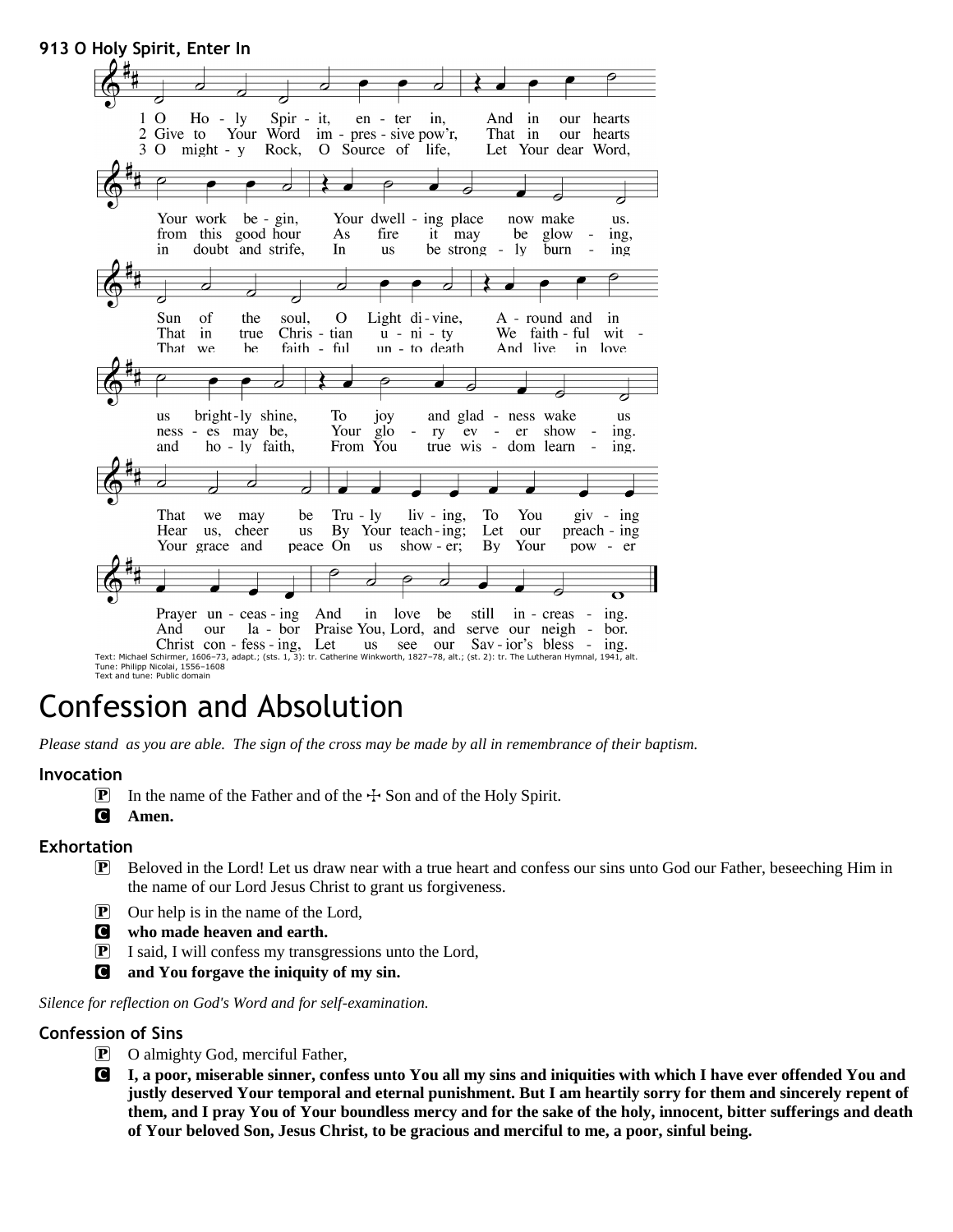## **Absolution** *LSB 213*

- P Upon this your confession, I, by virtue of my office, as a called and ordained servant of the Word, announce the grace of God unto all of you, and in the stead and by the command of my Lord Jesus Christ I forgive you all your sins in the name of the Father and of the  $\pm$  Son and of the Holy Spirit.
- C **Amen.**

# **Sharing the Peace**

- **P** The peace of the Lord be with you.
- C **And also with you.**

# Service of the Word

**Kyrie** *sung by soloist - LSB 942, LSB 943 (stanza 2), LSB 942 (public domain)*

# **816 From All That Dwell Below the Skies**



Tune: Geistliche Kirchengesäng, 1623, Köln Text and tune: Public domain

# **Salutation and Collect of the Day**

 $\mathbf{P}$  The Lord be with you.

#### C **And also with you.**

 $\left| \mathbf{P} \right|$  Let us pray.

O God, on this day You once taught the hearts of Your faithful people by sending them the light of Your Holy Spirit. Grant us in our day by the same Spirit to have a right understanding in all things and evermore to rejoice in His holy consolation; through Jesus Christ, Your Son, our Lord, who lives and reigns with You and the Holy Spirit, one God, now and forever.

#### C **Amen.**

#### *Please be seated.*

#### **Verse of the Month**

- P Our service continues as we speak our Verse of the Month from Acts, chapter two, verse thirty-six.
- C **"Let all the house of Israel therefore know for certain that God has made him both Lord and Christ, this Jesus whom you crucified." (Acts 2:36)**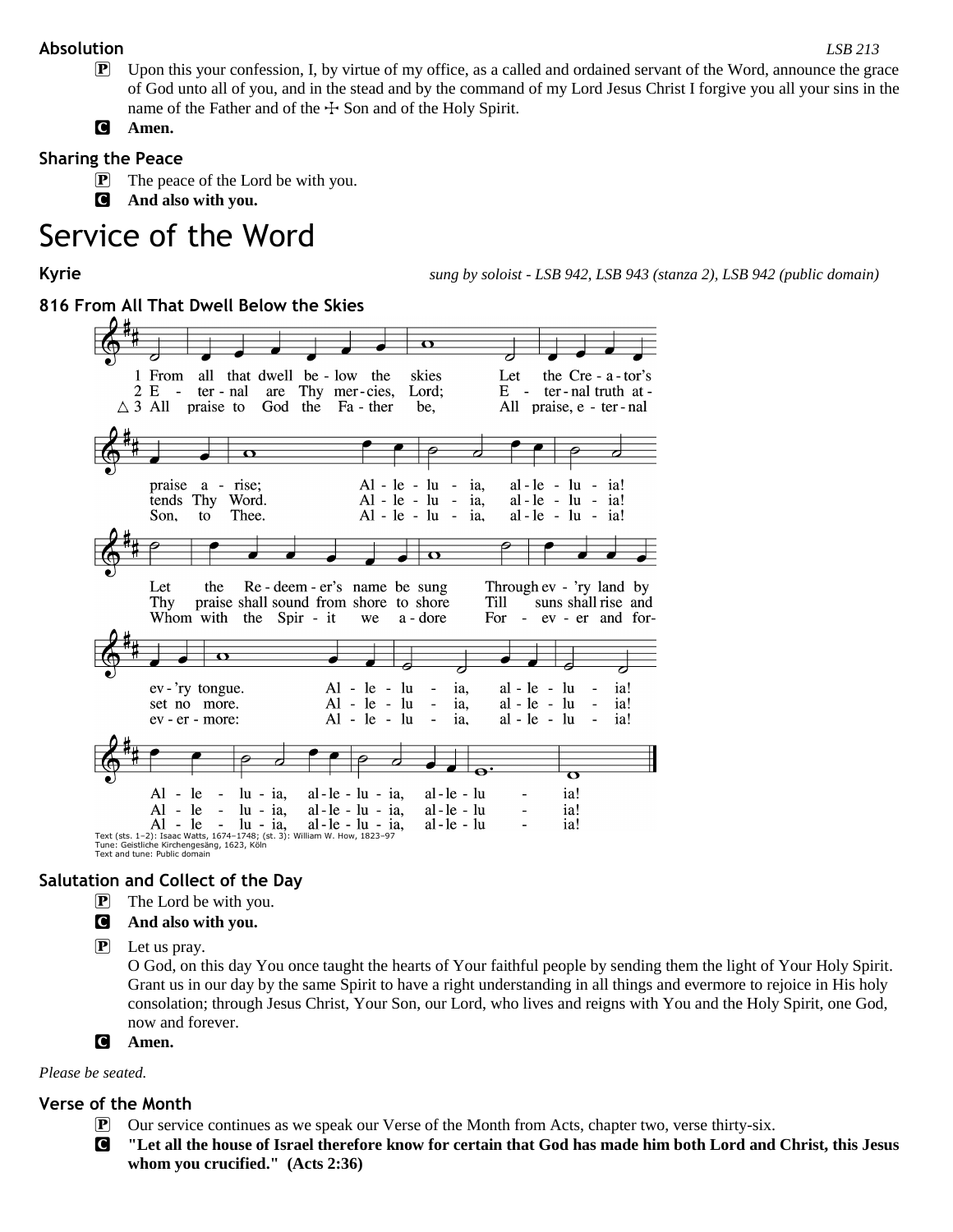### **First Reading** *Genesis 11:1–9*

<sup>1</sup>Now the whole earth had one language and the same words. <sup>2</sup>And as people migrated from the east, they found a plain in the land of Shinar and settled there. <sup>3</sup>And they said to one another, "Come, let us make bricks, and burn them thoroughly." And they had brick for stone, and bitumen for mortar. <sup>4</sup>Then they said, "Come, let us build ourselves a city and a tower with its top in the heavens, and let us make a name for ourselves, lest we be dispersed over the face of the whole earth." <sup>5</sup>And the LORD came down to see the city and the tower, which the children of man had built. <sup>6</sup>And the LORD said, "Behold, they are one people, and they have all one language, and this is only the beginning of what they will do. And nothing that they propose to do will now be impossible for them. <sup>7</sup>Come, let us go down and there confuse their language, so that they may not understand one another's speech." <sup>8</sup>So the LORD dispersed them from there over the face of all the earth, and they left off building the city. <sup>9</sup>Therefore its name was called Babel, because there the LORD confused the language of all the earth. And from there the LORD dispersed them over the face of all the earth.

AThis is the Word of the Lord.

C **Thanks be to God.**

# **Psalmody** *Psalm 1432:1–12*

- P Hear my prayer, O LORD; give ear to my pleas for mercy! In your faithfulness answer me, in your righteousness!
- C **Enter not into judgment with your servant, for no one living is righteous before you.**
- $\mathbb{P}$  For the enemy has pursued my soul; he has crushed my life to the ground; he has made me sit in darkness like those long dead.
- C **Therefore my spirit faints within me; my heart within me is appalled.**
- $\mathbb{P}$  I remember the days of old; I meditate on all that you have done; I ponder the work of your hands.
- C **I stretch out my hands to you; my soul thirsts for you like a parched land. Selah**
- P Answer me quickly, O LORD! My spirit fails! Hide not your face from me, lest I be like those who go down to the pit.
- C **Let me hear in the morning of your steadfast love, for in you I trust. Make me know the way I should go, for to you I lift up my soul.**
- P Deliver me from my enemies, O LORD! I have fled to you for refuge!
- C **Teach me to do your will, for you are my God! Let your good Spirit lead me on level ground!**
- P For your name's sake, O LORD, preserve my life! In your righteousness bring my soul out of trouble!
- C **And in your steadfast love you will cut off my enemies, and you will destroy all the adversaries of my soul, for I am your servant. lory be to the Father and to the Son and to the Holy Spirit; as it was in the beginning, is now, and will be forever. Amen.**

# **Second Reading** *Acts 2:1–21*

<sup>1</sup>When the day of Pentecost arrived, they were all together in one place. <sup>2</sup>And suddenly there came from heaven a sound like a mighty rushing wind, and it filled the entire house where they were sitting. <sup>3</sup>And divided tongues as of fire appeared to them and rested on each one of them. <sup>4</sup>And they were all filled with the Holy Spirit and began to speak in other tongues as the Spirit gave them utterance.

 $5$ Now there were dwelling in Jerusalem Jews, devout men from every nation under heaven.  $6$ And at this sound the multitude came together, and they were bewildered, because each one was hearing them speak in his own language. <sup>7</sup>And they were amazed and astonished, saying, "Are not all these who are speaking Galileans? <sup>8</sup>And how is it that we hear, each of us in his own native language? <sup>9</sup>Parthians and Medes and Elamites and residents of Mesopotamia, Judea and Cappadocia, Pontus and Asia, <sup>10</sup>Phrygia and Pamphylia, Egypt and the parts of Libya belonging to Cyrene, and visitors from Rome, <sup>11</sup>both Jews and proselytes, Cretans and Arabians—we hear them telling in our own tongues the mighty works of God." <sup>12</sup>And all were amazed and perplexed, saying to one another, "What does this mean?" <sup>13</sup>But others mocking said, "They are filled with new wine."

 $14$ But Peter, standing with the eleven, lifted up his voice and addressed them, "Men of Judea and all who dwell in Jerusalem, let this be known to you, and give ear to my words. <sup>15</sup>For these men are not drunk, as you suppose, since it is only the third hour of the day. <sup>16</sup>But this is what was uttered through the prophet Joel:

 $17...$  And in the last days it shall be, God declares,

that I will pour out my Spirit on all flesh,

and your sons and your daughters shall prophesy,

and your young men shall see visions,

and your old men shall dream dreams;

<sup>18</sup> even on my male servants and female servants

in those days I will pour out my Spirit, and they shall prophesy.

<sup>19</sup>And I will show wonders in the heavens above

and signs on the earth below,

blood, and fire, and vapor of smoke;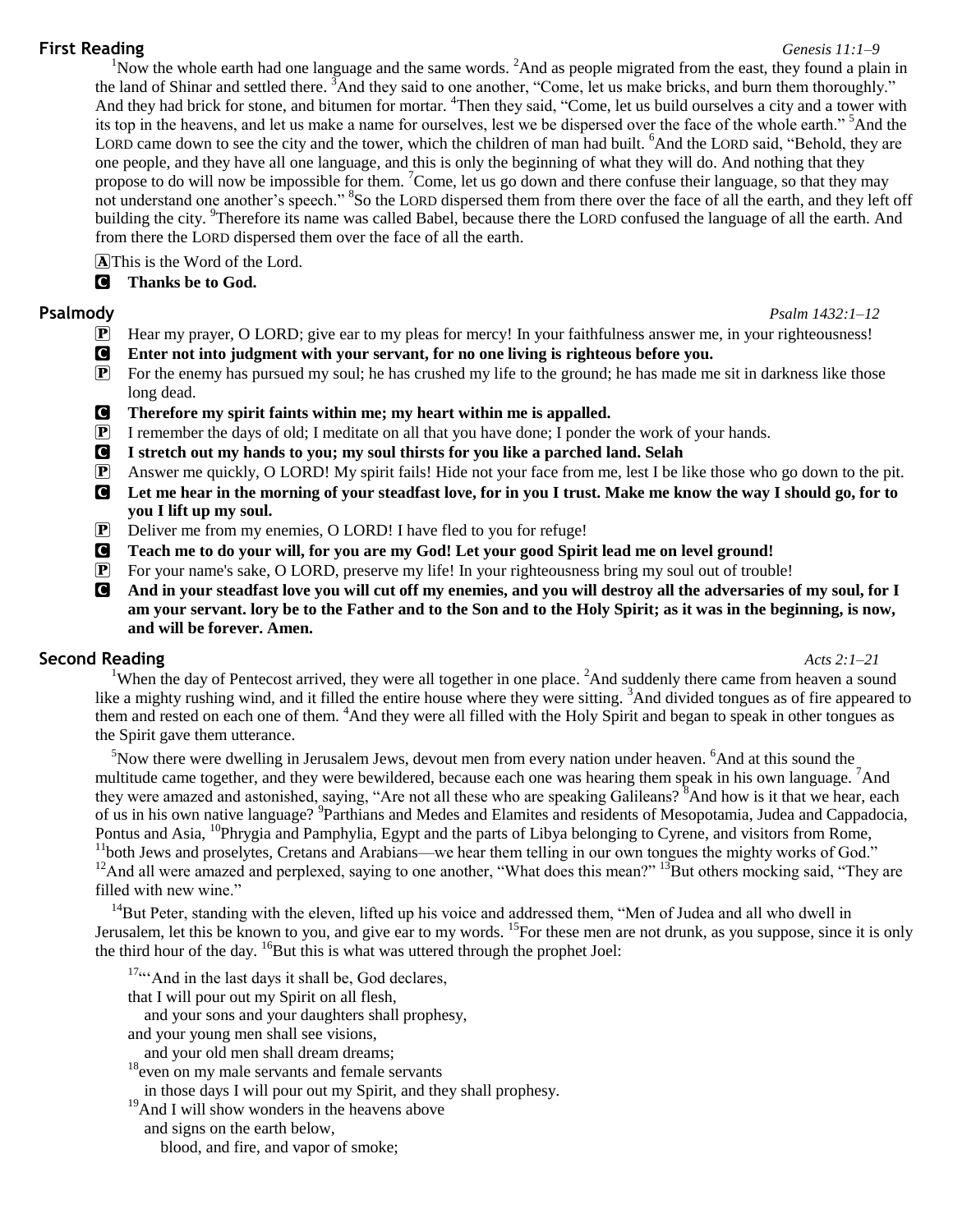$^{20}$ the sun shall be turned to darkness and the moon to blood, before the day of the Lord comes, the great and magnificent day. <sup>21</sup>And it shall come to pass that everyone who calls upon the name of the Lord shall be saved.""

AThis is the Word of the Lord.

C **Thanks be to God.**

*Please stand as you are able out of respect for the reading of the Holy Gospel.*

#### **Holy Gospel** *John 14:23–31*

P The Holy Gospel according to St. John, the fourteenth chapter.

# **G** Glory to You, O Lord.

<sup>23</sup> Jesus answered him, "If anyone loves me, he will keep my word, and my Father will love him, and we will come to him and make our home with him. <sup>24</sup>Whoever does not love me does not keep my words. And the word that you hear is not mine but the Father's who sent me.

 $^{25}$ "These things I have spoken to you while I am still with you.  $^{26}$ But the Helper, the Holy Spirit, whom the Father will send in my name, he will teach you all things and bring to your remembrance all that I have said to you. <sup>27</sup>Peace I leave with you; my peace I give to you. Not as the world gives do I give to you. Let not your hearts be troubled, neither let them be afraid.  $28$ You heard me say to you, 'I am going away, and I will come to you.' If you loved me, you would have rejoiced, because I am going to the Father, for the Father is greater than I. <sup>29</sup>And now I have told you before it takes place, so that when it does take place you may believe. <sup>30</sup>I will no longer talk much with you, for the ruler of this world is coming. He has no claim on me, <sup>31</sup>but I do as the Father has commanded me, so that the world may know that I love the Father. Rise, let us go from here."

PThis is the Gospel of the Lord.

C **Praise to You, O Christ.**

## **Apostles' Creed**

C **I believe in God, the Father Almighty, maker of heaven and earth.**

> **And in Jesus Christ, His only Son, our Lord, who was conceived by the Holy Spirit, born of the virgin Mary, suffered under Pontius Pilate, was crucified, died and was buried. He descended into hell. The third day He rose again from the dead. He ascended into heaven and sits at the right hand of God the Father Almighty. From thence He will come to judge the living and the dead.**

**I believe in the Holy Spirit, the holy Christian Church, the communion of saints, the forgiveness of sins, the resurrection of the body,** and the life  $\div$  everlasting. Amen.

*Please be seated.*

### **Sermon**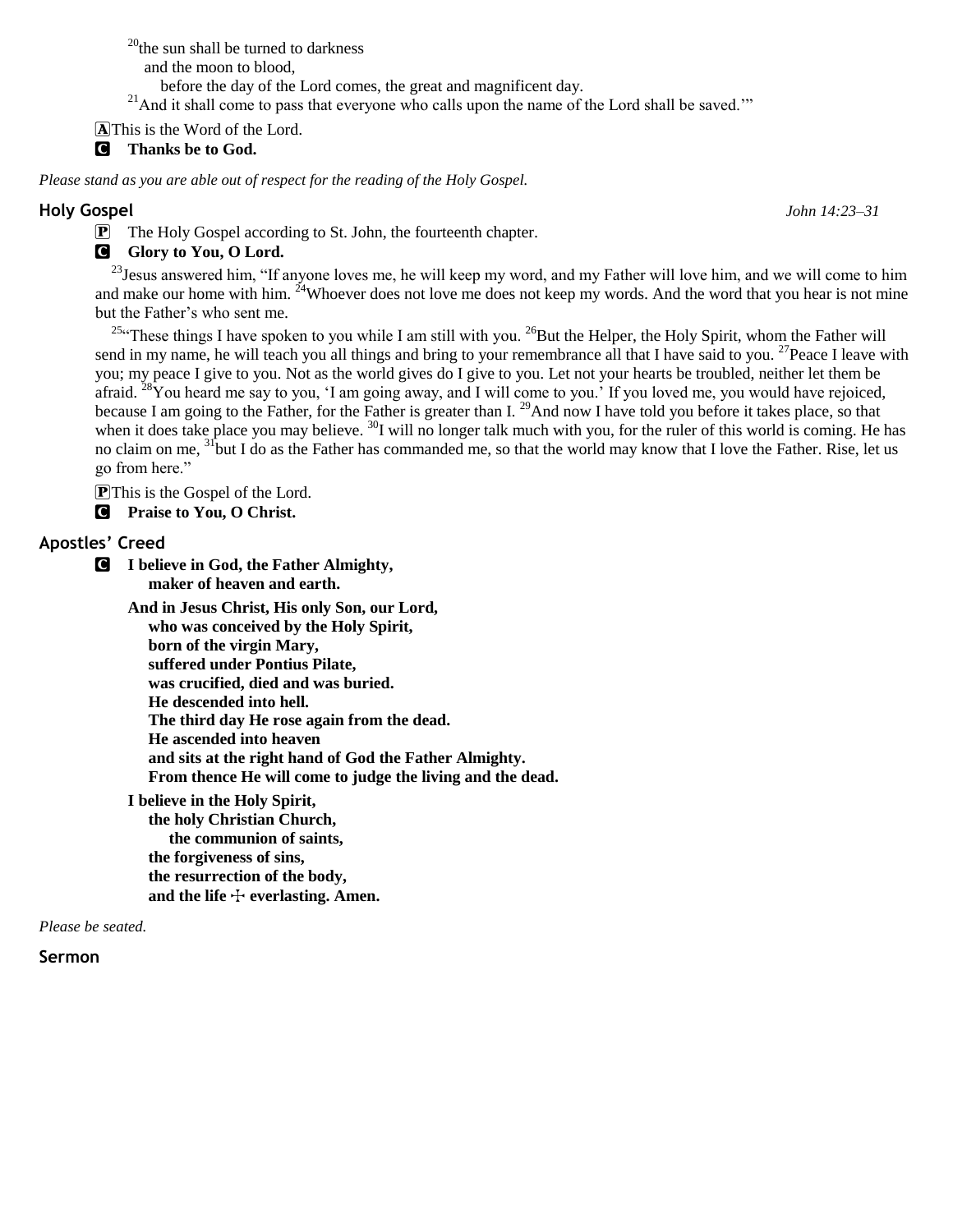



#### **Prayer of the Church**

P Friends in Christ, I urge you all to lift up your hearts to God and pray with me as Christ our Lord has taught us and freely promised to hear us.

God, our Father in heaven, look with mercy on us, Your needy children on earth, and grant us grace that Your holy name be hallowed by us and all the world through the pure and true teaching of Your Word and the fervent love shown forth in our lives. Graciously turn from us all false doctrine and evil living whereby Your precious name is blasphemed and profaned. Lord, in Your mercy,

#### C **hear our prayer.**

P May Your kingdom come to us and expand. Bring all transgressors and those who are blinded and bound in the devil's kingdom to know Jesus Christ, Your Son, by faith that the number of Christians may be increased. Lord, in Your mercy,

#### C **hear our prayer.**

 $\mathbf{P}$  Strengthen us by Your Spirit according to Your will, both in life and in death, in the midst of both good and evil things, that our own wills may be crucified daily and sacrificed to Your good and gracious will. Into Your merciful hands we commend [*name(s)*] and all who are in need, praying for them at all times: Thy will be done. Lord, in Your mercy,

#### C **hear our prayer.**

- P Grant us our daily bread, preserve us from greed and selfish cares, and help us trust in You to provide for all our needs. Lord, in Your mercy,
- C **hear our prayer.**
- P Forgive us our sins as we also forgive those who sin against us so that our hearts may be at peace and may rejoice in a good conscience before You, and that no sin may ever frighten or alarm us. Lord, in Your mercy,
- C **hear our prayer.**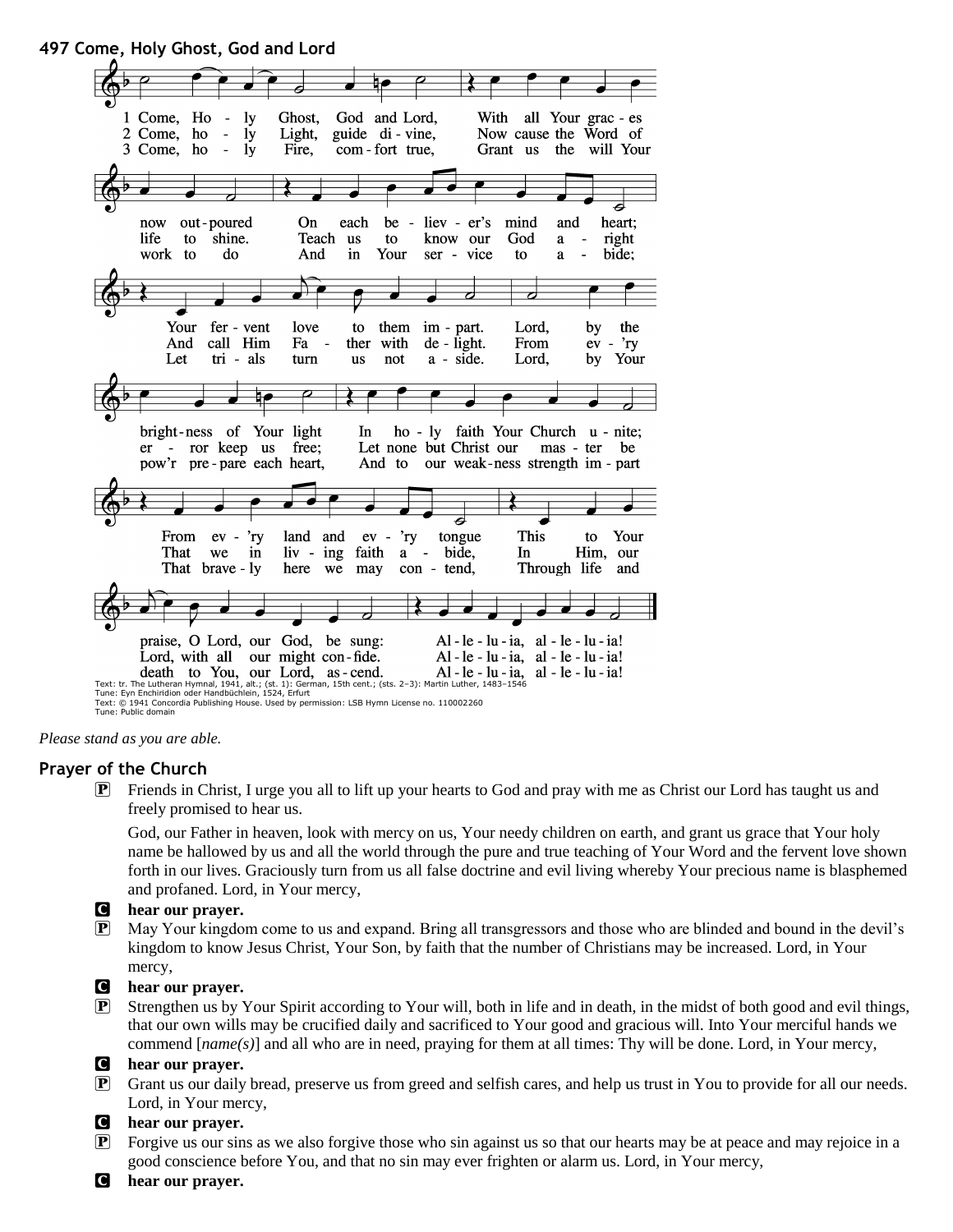- $\mathbf{P}$  Lead us not into temptation, O Lord, but help us by Your Spirit to subdue our flesh, to turn from the world and its ways, and to overcome the devil with all his wiles. Lord, in Your mercy,
- C **hear our prayer.**
- P And lastly, O heavenly Father, deliver us from all evil of both body and soul, now and forever. Lord, in Your mercy,
- C **hear our prayer.**
- P We trust, O Lord, in Your great mercy to hear and answer us; through Jesus Christ, our Lord.
- C **Amen.**

*Please be seated.*

# Service of the Sacrament

*Please stand as you are able.*

# **Preface** *LSB 216*

- **P** The Lord be with you.
- C **And also with you.**
- P Lift up your hearts.
- C **We lift them to the Lord.**
- P Let us give thanks to the Lord our God.
- C **It is right to give Him thanks and praise.**
- P It is truly good, right, and salutary that we should at all times and in all places give thanks to You, O Lord our God, king of all creation, for You have had mercy on us and given Your only-begotten Son that whoever believes in Him should not perish but have eternal life. Grant us Your Spirit, gracious Father, that we may give heed to the testament of Your Son in true faith and, above all, firmly take to heart the words with which Christ gives to us His body and blood for our forgiveness. By Your grace, lead us to remember and give thanks for the boundless love which He manifested to us when, by pouring out His precious blood, He saved us from Your righteous wrath and from sin, death, and hell. Grant that we may receive the bread and wine, that is, His body and blood, as a gift, guarantee, and pledge of His salvation. Graciously receive our prayers; deliver and preserve us. To You alone, O Father, be all glory, honor, and worship, with the Son and the Holy Spirit, one God, now and forever.

# C **Amen.**

# **Lord's Prayer**

C **Our Father who art in heaven, hallowed be Thy name, Thy kingdom come, Thy will be done on earth as it is in heaven; give us this day our daily bread; and forgive us our trespasses as we forgive those who trespass against us; and lead us not into temptation, but deliver us from evil. For Thine is the kingdom and the power and the glory forever and ever. Amen.**

# **The Words of Our Lord**

P Our Lord Jesus Christ, on the night when He was betrayed, took bread, and when He had given thanks, He broke it and gave it to the disciples and said: "Take, eat; this is  $My + body$ , which is given for you. This do in remembrance of Me."

In the same way also He took the cup after supper, and when He had given thanks, He gave it to them, saying: "Drink of it, all of you; this cup is the new testament in My  $+$  blood, which is shed for you for the forgiveness of sins. This do, as often as you drink it, in remembrance of Me."

### **Pax Domini**

- P The peace of the Lord be with you always.
- C **Amen.**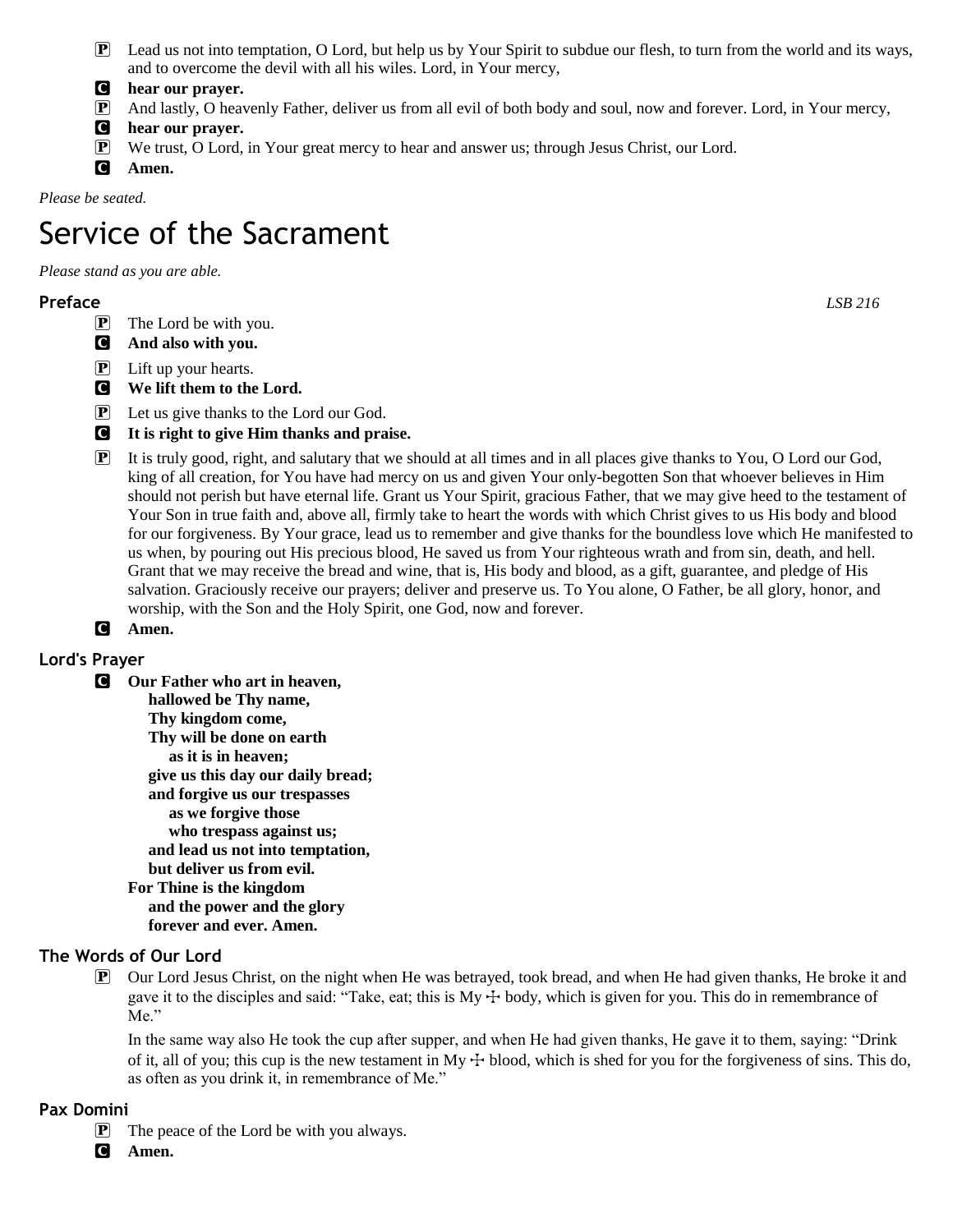

*Please be seated.*

#### **Distribution**

*The pastor and those who assist him receive the body and blood of Christ first and then distribute them to those who come to receive, saying:*

#### **Distribution** *217*

Take, eat; this is the true body of our Lord and Savior Jesus Christ, given into death for your sins.

**Amen.**

Take, drink; this is the true blood of our Lord and Savior Jesus Christ, shed for the forgiveness of your sins.

**Amen.**

*In dismissing the communicants, the following is said:*

#### **Dismissal Statement** *218*

**P** The body and blood of our lord Jesus Christ strengthen and preserve you in body and soul to life everlasting. Depart  $\pm$ in peace and joy.

C **Amen.**

# **569 In Adam We Have All Been One**

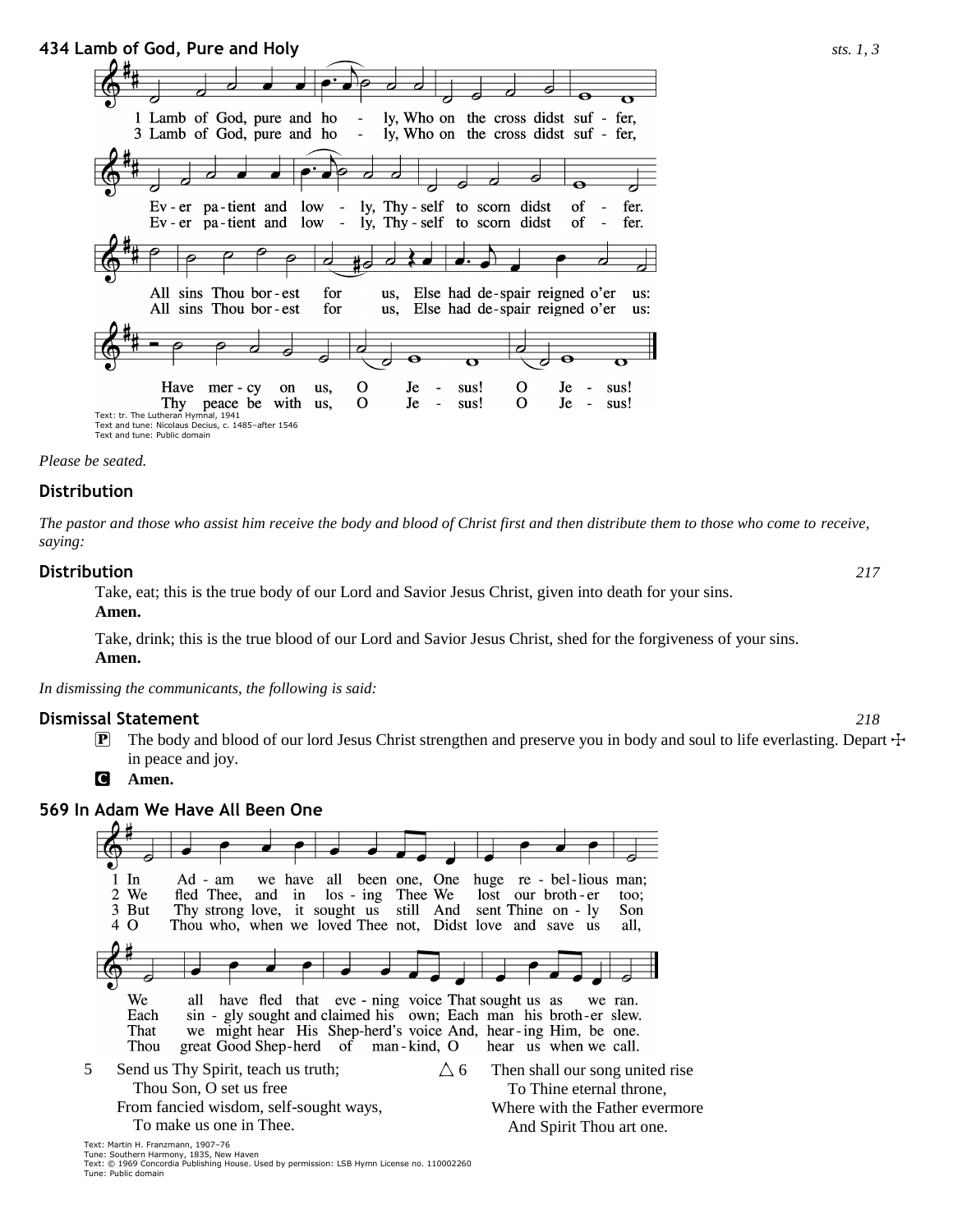**500 Creator Spirit, by Whose Aid**



#### **659 Lord of Our Life**

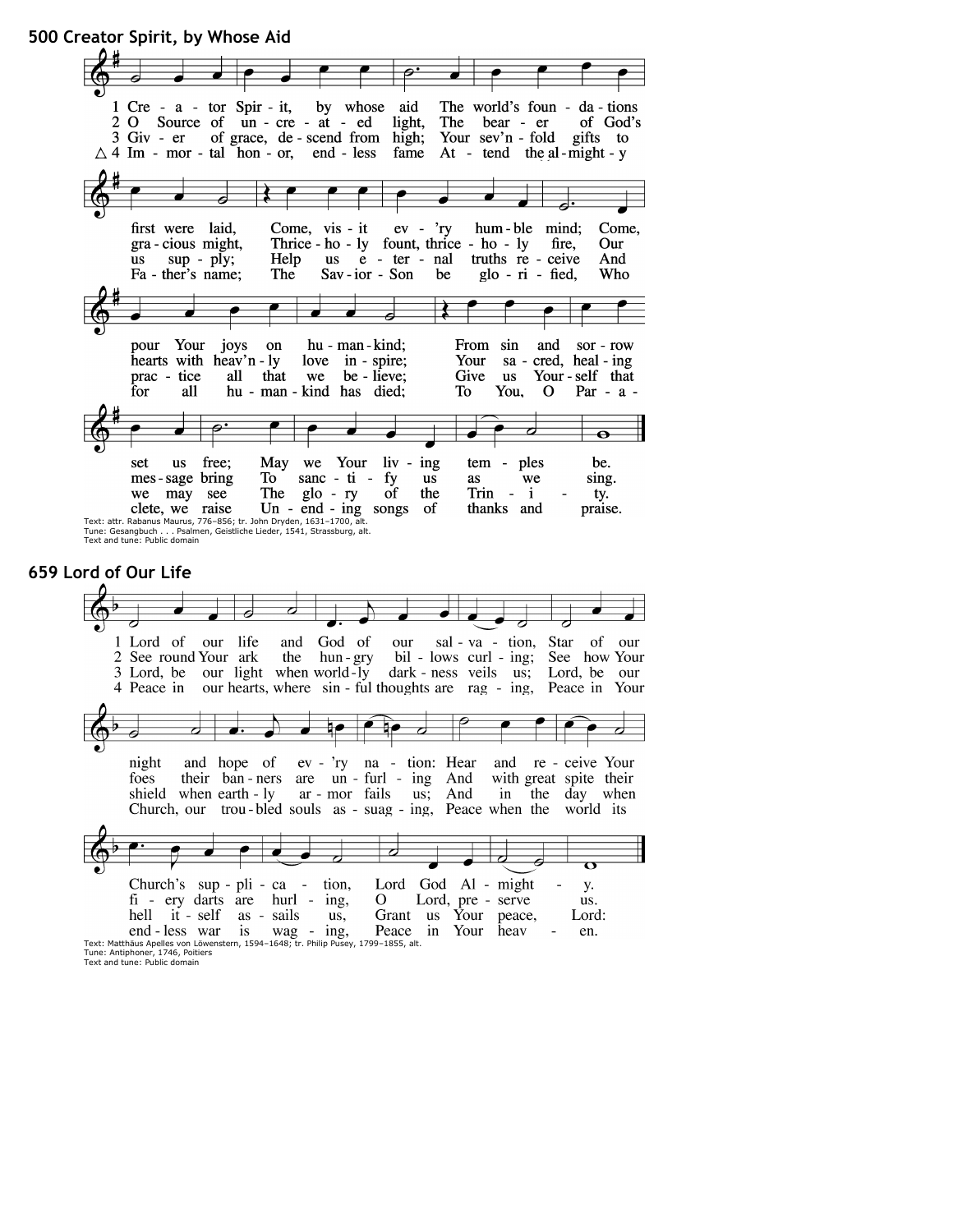

#### **Post-Communion Collect**

A Let us pray.

We give thanks to You, almighty God, that You have refreshed us through this salutary gift, and we implore You that of Your mercy You would strengthen us through the same in faith toward You and in fervent love toward one another; through Jesus Christ, Your Son, our Lord, who lives and reigns with You and the Holy Spirit, one God, now and forever. C **Amen.**

# **Benedicamus** *218*

- P Let us bless the Lord.
- C **Thanks be to God.**

#### **Benediction**

- P The Lord bless you and keep you.
	- The Lord make His face shine on you and be gracious to you.
	- The Lord look upon you with favor and  $\pm$  give you peace.
- C **Amen.**

*Please be seated.*